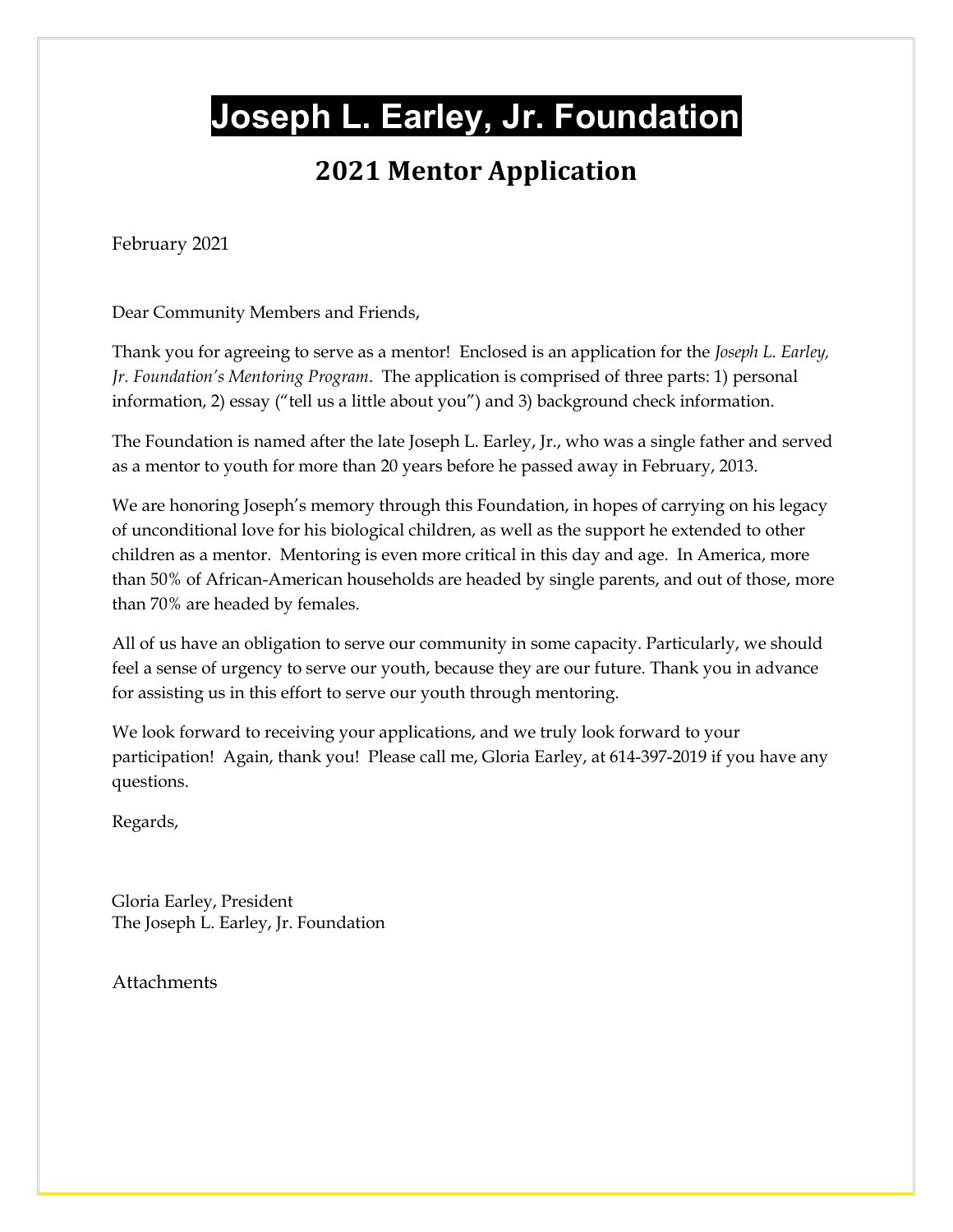# **Joseph L. Earley, Jr. Foundation**

### **2021 Mentor Application**

| (Please print legibly.)                                                                                                                                       |  |
|---------------------------------------------------------------------------------------------------------------------------------------------------------------|--|
| <b>Part One: Personal information</b>                                                                                                                         |  |
| Name: (First/MI/Last)                                                                                                                                         |  |
| <b>Street Address:</b><br>Apt#                                                                                                                                |  |
| City/State/Zip:                                                                                                                                               |  |
| Phone Numbers: (Home/Cell)                                                                                                                                    |  |
| <b>Email Address:</b>                                                                                                                                         |  |
| Indicate your grade preference for mentoring (please number 1-3; one being first choice, etc.):<br>Elementary<br>Jr. High/Middle School<br><b>High School</b> |  |
| Please provide your hobbies/interests:                                                                                                                        |  |
| Have you ever had a Mentor in life? If so, tell us about your experience.                                                                                     |  |

(**Please note**: Male mentors will only be paired with male mentees, and female mentors will only be paired with female mentees.)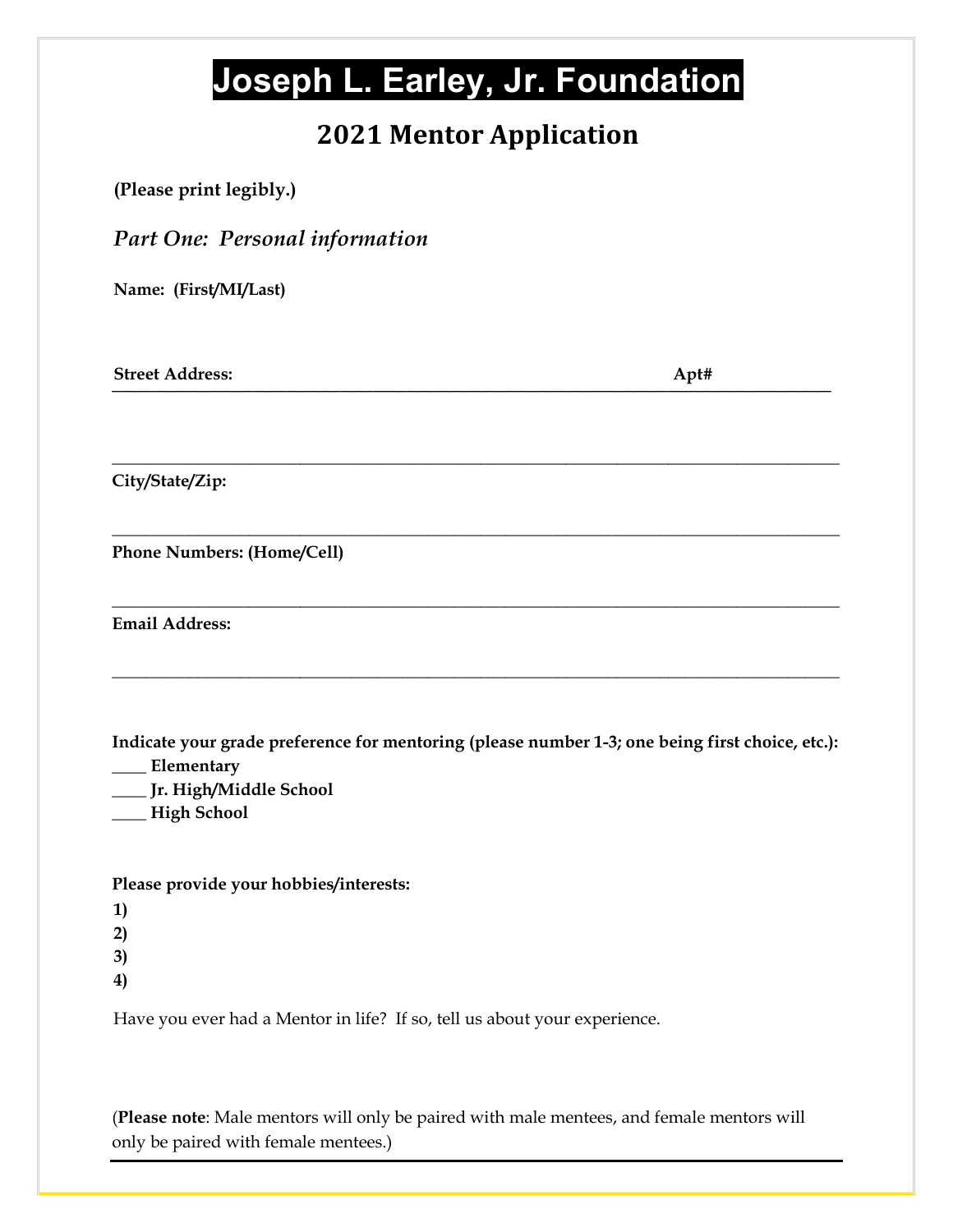## **Joseph L. Earley, Jr. Foundation**

#### **2021 Mentor Application**

*Part Two: "Tell us about you."*

What do you feel are the strengths you can bring to this program (bilingual, math skills, previous relevant volunteer experience, etc.)?

\_\_\_\_\_\_\_\_\_\_\_\_\_\_\_\_\_\_\_\_\_\_\_\_\_\_\_\_\_\_\_\_\_\_\_\_\_\_\_\_\_\_\_\_\_\_\_\_\_\_\_\_\_\_\_\_\_\_\_\_\_\_\_\_\_\_\_\_\_\_\_\_\_\_\_\_\_\_\_\_\_\_\_\_\_

**\_\_\_\_\_\_\_\_\_\_\_\_\_\_\_\_\_\_\_\_\_\_\_\_\_\_\_\_\_\_\_\_\_\_\_\_\_\_\_\_\_\_\_\_\_\_\_\_\_\_\_\_\_\_\_\_\_\_\_\_\_\_\_\_\_\_\_\_\_\_\_\_\_\_\_\_\_\_\_\_\_\_\_\_\_** 

**\_\_\_\_\_\_\_\_\_\_\_\_\_\_\_\_\_\_\_\_\_\_\_\_\_\_\_\_\_\_\_\_\_\_\_\_\_\_\_\_\_\_\_\_\_\_\_\_\_\_\_\_\_\_\_\_\_\_\_\_\_\_\_\_\_\_\_\_\_\_\_\_\_\_\_\_\_\_\_\_\_\_\_\_\_** 

**\_\_\_\_\_\_\_\_\_\_\_\_\_\_\_\_\_\_\_\_\_\_\_\_\_\_\_\_\_\_\_\_\_\_\_\_\_\_\_\_\_\_\_\_\_\_\_\_\_\_\_\_\_\_\_\_\_\_\_\_\_\_\_\_\_\_\_\_\_\_\_\_\_\_\_\_\_\_\_\_\_\_\_\_\_** 

**\_\_\_\_\_\_\_\_\_\_\_\_\_\_\_\_\_\_\_\_\_\_\_\_\_\_\_\_\_\_\_\_\_\_\_\_\_\_\_\_\_\_\_\_\_\_\_\_\_\_\_\_\_\_\_\_\_\_\_\_\_\_\_\_\_\_\_\_\_\_\_\_\_\_\_\_\_\_\_\_\_\_\_\_\_** 

**\_\_\_\_\_\_\_\_\_\_\_\_\_\_\_\_\_\_\_\_\_\_\_\_\_\_\_\_\_\_\_\_\_\_\_\_\_\_\_\_\_\_\_\_\_\_\_\_\_\_\_\_\_\_\_\_\_\_\_\_\_\_\_\_\_\_\_\_\_\_\_\_\_\_\_\_\_\_\_\_\_\_\_\_\_** 

Write a brief statement on why you have chosen to participate in the mentor program.

#### *Part Three: Background checks*

In order to serve as a mentor, you must complete a background check and fingerprint. Please have the results of your background check sent to the following address:

The Joseph L. Earley, Jr. Foundation ~ P.O. Box 328624, Columbus, Ohio 43232 (ATTN: Gloria Earley, President)

By signing below, I \_\_\_\_\_\_\_\_\_\_\_\_\_\_\_\_\_\_\_\_\_\_\_\_\_\_ (printed name) agree that I will serve in the capacity of mentor for The Joseph L. Earley, Jr. Foundation, and I will exhibit respect at all times and will comply with the Foundation's expectations and will not misrepresent the organization.

**Name:** (Signature) **Date:**